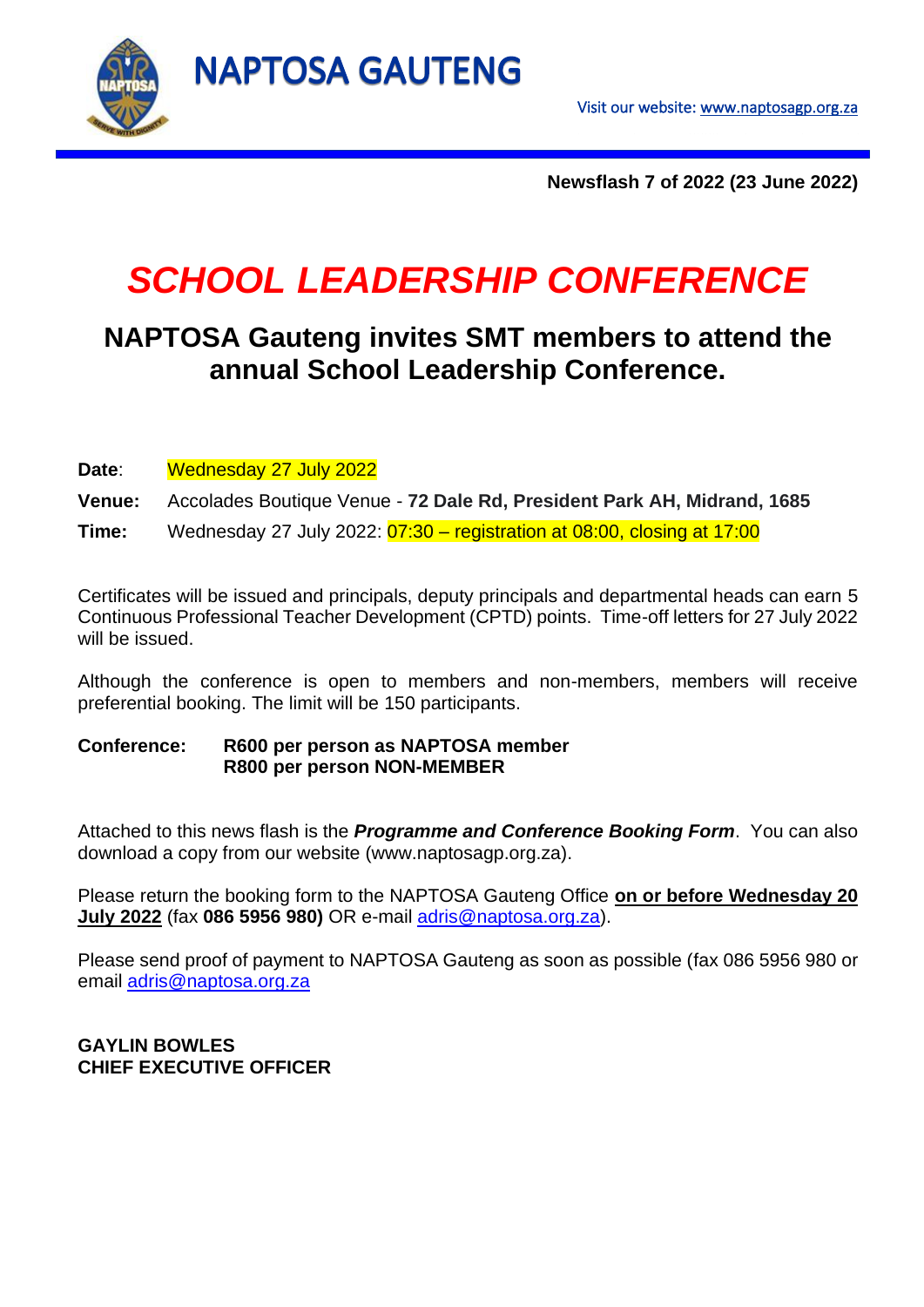# **NAPTOSA SCHOOL LEADERSHIP CONFERENCE**

## *Wednesday 27 July 2022 at Accolades Boutique Venue*

# **PROGRAMME**

| <b>WEDNESDAY 27 July 2022</b> |                                                                                        |                                   |  |  |  |
|-------------------------------|----------------------------------------------------------------------------------------|-----------------------------------|--|--|--|
| 08:00                         | Registration                                                                           |                                   |  |  |  |
| 08:30-<br>08:45               | Opening                                                                                |                                   |  |  |  |
| 08:45                         | Duty of care                                                                           | Luke Lamprecht                    |  |  |  |
| 09:50                         | What kinds of questions and concerns are we as FEDSAS able to<br>assist in addressing? | <b>FEDSAS</b>                     |  |  |  |
| 10:30                         | Tea                                                                                    |                                   |  |  |  |
| 11:00                         | Change-crisis and challenge: a school leader's journey                                 | Dr S James                        |  |  |  |
|                               |                                                                                        | (Head of St Stithians<br>College) |  |  |  |
| 12:00                         | <b>Current changes in conditions of service</b>                                        | <b>NAPTOSA Office</b>             |  |  |  |
| 12:30                         | Lunch                                                                                  |                                   |  |  |  |
| 13:30                         | Learner and staff misconduct processes. What is the role of the<br>SGB?                | Governing Body<br>Foundation      |  |  |  |
|                               |                                                                                        | Dr Anthea Cereseto                |  |  |  |
| 14:30                         | <b>Changes to the Children's Act</b>                                                   | Tinka Labuschagne                 |  |  |  |
| 15:30                         | Tea                                                                                    |                                   |  |  |  |
| 16:00                         | Labour input - Lessons learnt                                                          | <b>NAPTOSA Office</b>             |  |  |  |
| 17:00                         | Close                                                                                  |                                   |  |  |  |